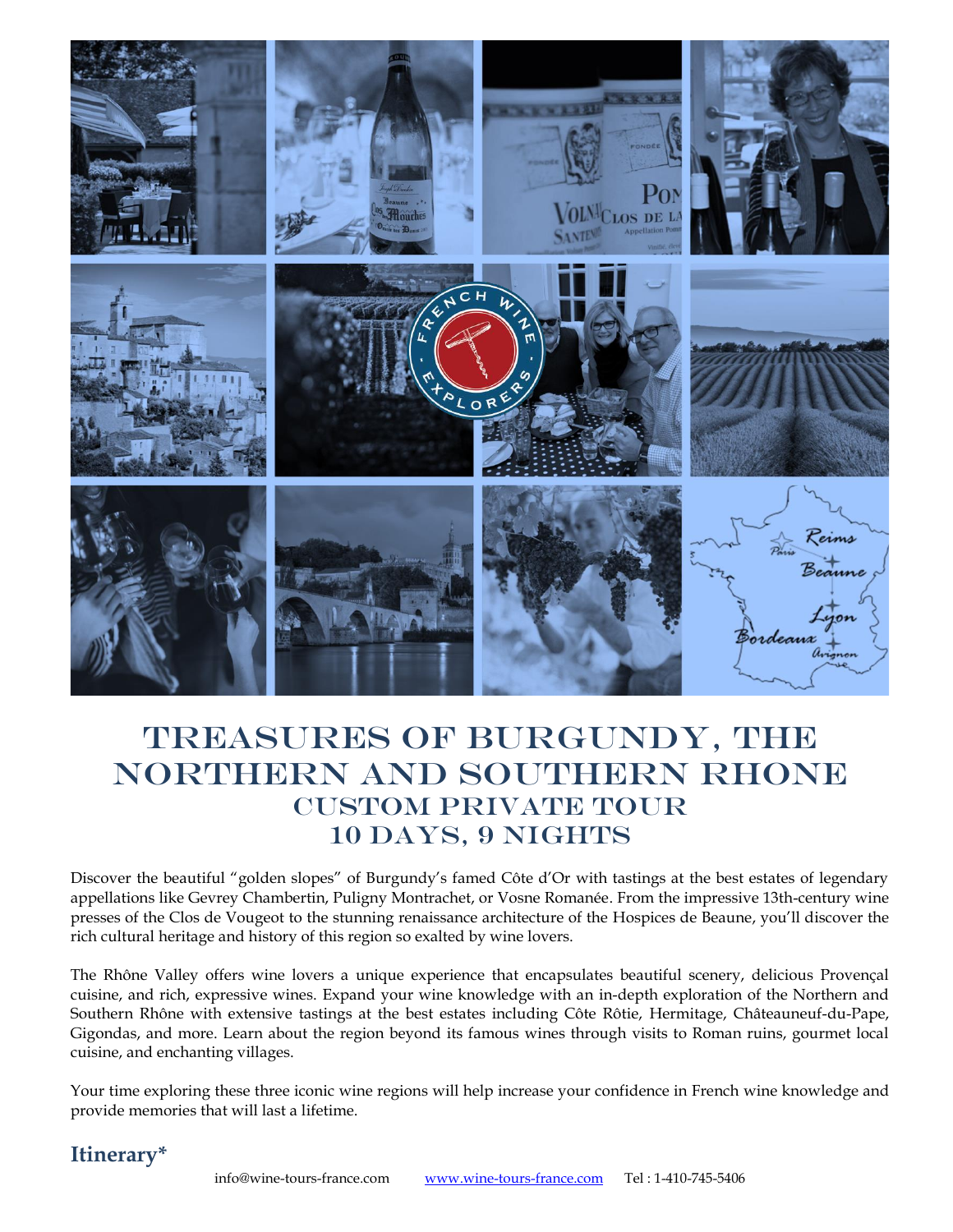# DAY ONE WELCOME TO FRANCE

**Arrive in Paris CDG Airport. VIP meet and greet; your hostess will meet you as you exit the airplane and provide VIP service and expedited passport control.** Private transfer to Beaune. Check into your boutique hotel, Hotel Le Cep. **Accommodations: Hotel Le Cep-Apartment category** 

# DAY TWO REDS OF THE CÔTE DE NUITS B,L

Your first tour and tasting will be at a **local estate in the Côte de Nuits**. The Côte de Nuits region is best known for its Grand Cru red wines made from 100% Pinot Noir grapes. The finest reds produced here are powerful, medium-bodied, with a subtle but good tannic structure.

Enjoy a **lovely welcome lunch** at a charming country inn featuring specialties of the region. Depart for the historic **Clos de Vougeot**. This beautiful 13th-century monastery is now owned by the Confrérie du Tastevin, the famous wine brotherhood of Burgundy. During a fascinating guided tour of the Clos, learn how wine was made in the Middle Ages and see their massive 13thcentury wine presses that still work to this day!

Afterward, you'll taste **Premier and Grand Cru wines** at one of the best producers of Grand Cru appellation Clos de Vougeot, Gevrey Chambertin, or Vosne Romanée, followed by a walk along the renowned vineyards of **Domaine de la Romanée Conti.** Take the evening to enjoy the charming town of Beaune and discover its great restaurants, with our suggestions.

**Accommodations: Hotel Le Cep-Apartment category** 

# DAY THREE ICONIC WHITES OF THE CÔTE DE BEAUNE B,L

Meet your guide and tour one of the great négociant (wine merchant) houses of Burgundy, like **Louis Jadot or Bouchard Père et Fils (in the magnificent, totally private, 15th-century Chateau de Beaune)**. A tasting of some of their great wines will complete your visit.

Explore the **Côte de Beaune** today, home to the greatest Grand Cru white wine vineyards like the legendary **Montrachet,** as well as the famous appellations of **Meursault, Puligny-Montrachet, and Volnay**.

The Côte de Beaune is best known for its great **white wines made from 100% Chardonnay** grapes, perfectly suited to the limestone soils. The whites of the Côte de Beaune are **full-bodied, with tremendous elegance, complexity, and minerality**. The **reds** are generally more **feminine and lighter-bodied** than in the Côte de Nuits, with softer tannins.

You'll taste one of this area's **top estates that best exemplify the terroir** of the region.

Enjoy a **fun and informative wine tasting lunch** of delicious local specialties at a local domaine, with up to 12 wines beautifully paired with your meal, including Grand Cru wines.

Weather permitting; spend time in the vineyards discovering the **golden slopes of the Côte de Beaune**, and the iconic parcels that make these vineyards legendary.

Return to your hotel for an evening on your own.

**Accommodations: Hotel Le Cep-Apartment category** 

# DAY FOUR THE LYON AND NORTHERN RHONE B

This morning enjoy a **private transfer to the train station** and take the **high-speed train to Lyon**. This lovely city is centrally located between Paris and Marseilles and is the **gastronomic capital of France**. Its combination of history—it's a UNESCO World Heritage site—and commerce makes it a **unique and thriving** metropolis in France. Upon arrival, transfer to the epicenter of Lyon gastronomy: **Les Halles Paul Bocuse**. This market dates back to 1859, though it wasn't until its extensive renovation in 2006, that it became home to no less than **56 specialty food shops and restaurants.** There is an amazing variety of in-season foods and everything is fresh—each stall is a small gastronomic oasis. Free time for lunch on own. The Northern Rhône region begins **south of Lyon at Condrieu and Vienne and continues for some 40 miles to Cornas.** Its region includes **Hermitage, Crozes-Hermitage, St. Joseph, Côte Rotie, and Cornas.** The **Syrah** grape is king for red wines, while the white **Viognier** grape, now prospering elsewhere, clings to a precarious hold in the Condrieu region. Enjoy one to two wine tastings in the Cote Rotie and Condrieu appellations. Then check into your boutique hotel, the Hotel de la Villeon in Tournon sur Rhone. Evening on own.

**Accommodations: Hotel de La Villeon**

# DAY FIVE: HERMITAGE AND CORNAS B

Hermitage wines are located between Vienne and Valence, considered the capital of the **Crozes & Hermitage** wines. **Hermitage** is well known but not often tasted. It is expensive and made from 100% Syrah grapes. In **Cornas, the Domaine Clape** wines set a quality standard, reflecting the small vineyard and careful production. You will start with a great panoramic view of the perched vineyards of Hermitage and its impressive view of the Rhône River. Then, you will stop by the wine cellar of **Chapoutier/Jaboulet** wine house in the heart of the town of **Tain**. Enjoy an introduction to the wines of the property with a tasting session. After lunch enjoy a stop at the **Valrhôna** chocolate shop for a bit of tasting and shopping! Then we will visit a **second estate for a tour and tasting.** Return to your hotel, evening on your own.

**Accommodations: Hotel de La Villeon** 

# DAY SIX TRANSFER TO AVIGNON B

Enjoy **a free morning** before heading to Avignon. Private transfer to the train station and transfer by **train to Avignon. Meet your driver for a private transfer** to your lovely hotel, **La Mirande**, one of our personal favorites. The remainder of the day and evening on own.

# **Accommodations: Hotel La Mirande, Grande Deluxe Room**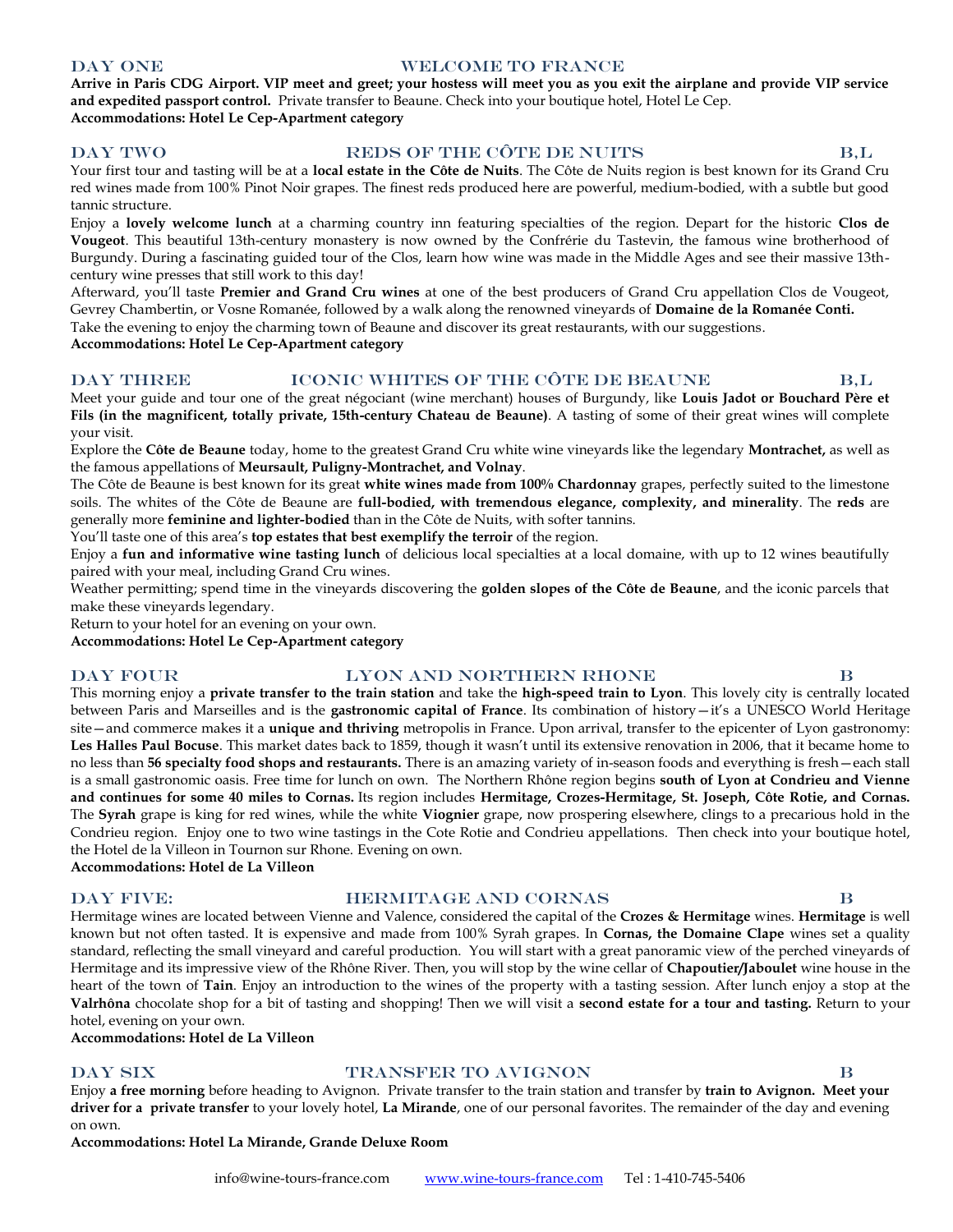# **CHATEAU**

# DAY SEVEN TAVEL, LIRAC AND CHATEAUNEUF DU PAPE B, L **Discover rosé wines for the connoisseur in Tavel.** Tavel is an appellation exclusively for rosés produced mostly by the saignée

method from a blend dominated by Grenache. These wines can also age well which is rare for rosés. Discover award-winning wines from **Domaine de la Mordoree-THE reference for rose** wines in the area. Lirac is an appellation for **red, white, and rosé** wines mostly blends, but with reds and rosés based largely on Grenache. Lastly **enjoy lunch with wine** featuring Tavel, Lirac, and Chateauneuf du Pape. Return to your hotel in the late afternoon, evening on your own. **Accommodations: Hotel La Mirande, Grande Deluxe Room**

# Day Eight Iconic Wines of The Southern Rhone B,L

Today our journeys take us to **Chateauneuf-du-Pape and Gigondas**. You'll be greeted by your English-speaking, wine expert guide/driver for a visit to three leading wine estates in Chateauneuf-du-Pape and Gigondas. The morning commences in vineyards high up in the Gigondas hills where your guide explains how "terroir" influences the wines that you will taste at the cellar of a leading producer. After a wine tasting lunch at an excellent local restaurant, you will travel to Chateauneuf-du-Pape. The 14thcentury Papal chateau - a monument to this village's rich wine history - towers over the village. As you tour the scenic vineyards and **the cellars of two leading estates** your guide will explain how the diverse terroir, grape varieties, and winemaking methods define the characteristics and quality of the wines that you taste. Return to your hotel in the late afternoon, evening on your own. **Accommodations: Hotel La Mirande, Grande Deluxe Room**

# Day Nine Avignon on own B

Full day on own to discover the historic district of Avignon. While the main attraction of Avignon is the papal palace towering over the town, there is plenty of history, art, and theater to appreciate in this prosperous city. Its famed indoor market is open yearround and is a sure way to experience the local food culture.

DAY TEN AU REVOIR B Check out and continue your journeys with fond memories of Burgundy, the Rhone, Provence, and all their splendor.

Legend for meals included in your tour: **B**=Breakfast, **L**=Lunch, **D**=Dinner

**\* Itinerary subject to change:** every effort will be made to keep the itinerary as close as possible to what appears here; however, the final itinerary may vary due to wine producer schedules, availability, and factors beyond our control.

# **Your custom private tour includes:**

- A customized itinerary featuring the best hotel, estate, and touring elements tailored to your preferences.
- The services of an English-speaking professional guide on touring days
- Transportation throughout, including transfers, by deluxe, air-conditioned sedan or deluxe minivan
- 9 nights of deluxe hotel accommodations per itinerary
- Daily buffet breakfasts
- 4 lunches with premium wine, mineral water, coffee or tea
- First Class Rail Tickets Beaune to Lyon and Lyon to Avignon
- Tours and tastings at some of the finest chateaux and estates of each region, information on the region sent to you in advance of your tour

# **Price based on 2 guests, double occupancy: US \$10,900.00 per person Price based on 4 guests, double occupancy: US \$9990.00 per person Price based on 6 guests, double occupancy: US\$9590.00 per person**

Subject to availability. Single supplement: please inquire. For groups of 7 or more guests: please contact us for a price quote. Not included: any personal expenses, or any services not specifically mentioned above as included in the price of your tour.